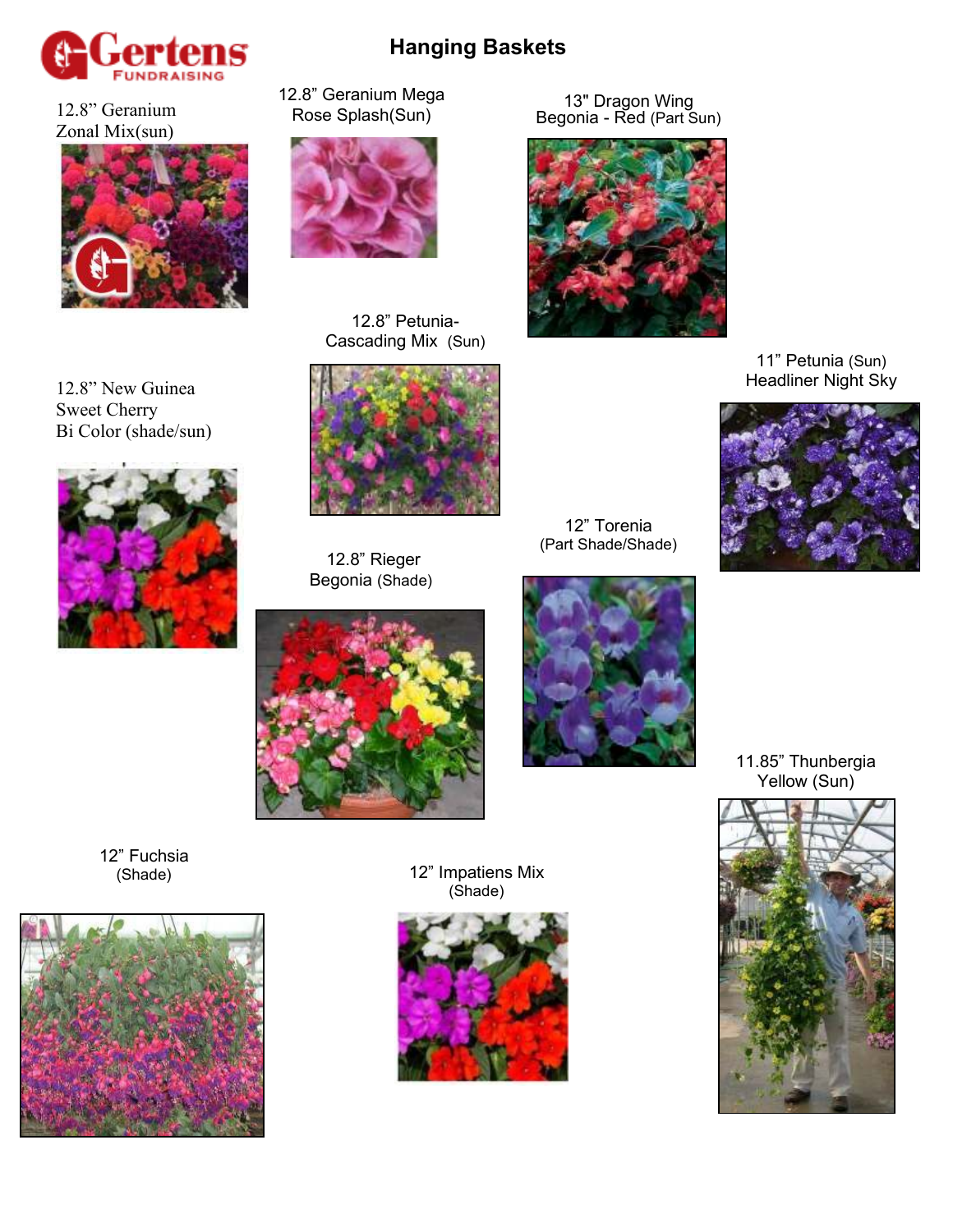#### 11" Tub Geranium





Red

'Oh So Orange' Geranium *New!*



Rose Splash

16" Awesome Combo Patio Tub (Sun) Geranium



16" Begonia Reiger –Mixed w/ Spike & fillers Combo Tub (Shade)

**Patio Containers**



14" Square Whopper Begonia Combo Tub (Sun/Shade)





!

<u>Succulent Garden</u> Square *New Design! Sun - Part Sun* 12" Fun assortment of easy care succulents.

# **4.75" Annuals**

Bacopa (Sun)



New Guinea Sweet Cherry (Shade/Sun)



Bidens Empire Upright Yellow (Sun/Part Sun)



**Geranium** Zonal (Sun)



Calibrachoa (Sun**)** Starshine Pink



Dorotheanthus Mezoo Trailing (Sun)



Dracaena – Spike (Sun/Part Sun)



Mini Dahlia Scarlet/Yellow(Sun)



Purple Fountain Grass (Sun)

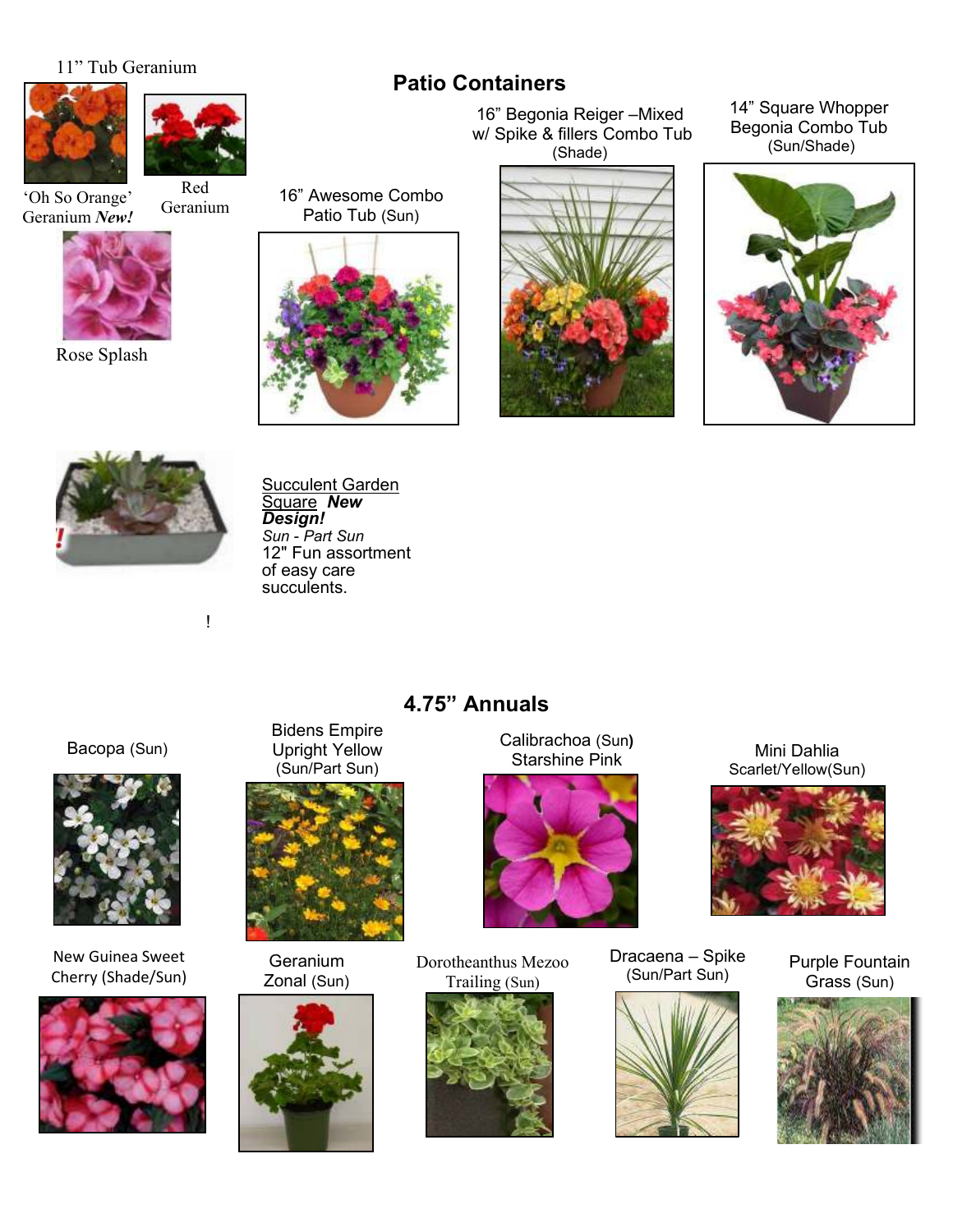Sweet Potato Vine Dark Leaf (Sun)



**6.5" pot**  Sunfinity Sunflower (Sun)



Sweet Potato Vine Chartruese (Sun)



Sun Coleus Electric Lime (Sun/Shade)



Sun Coleus Inferno (Sun/Shade)



# **Basket Pack Flats – 18 premium plants per flat**

A great value, premium plants at a lower cost per plant – S**old in full flats**

Wave Petunias (Sun) -18 plants/flat



**Vibrant Mix pictured.**

Kong Coleus Rose (Shade) 18 plants/flat



# **Basket Pack Flats – 12 jumbo plants per flat**

A great value, premium plants at a lower cost per plant – **Sold in full flats**

Whopper Bronze Leaf Red(sun/shade)

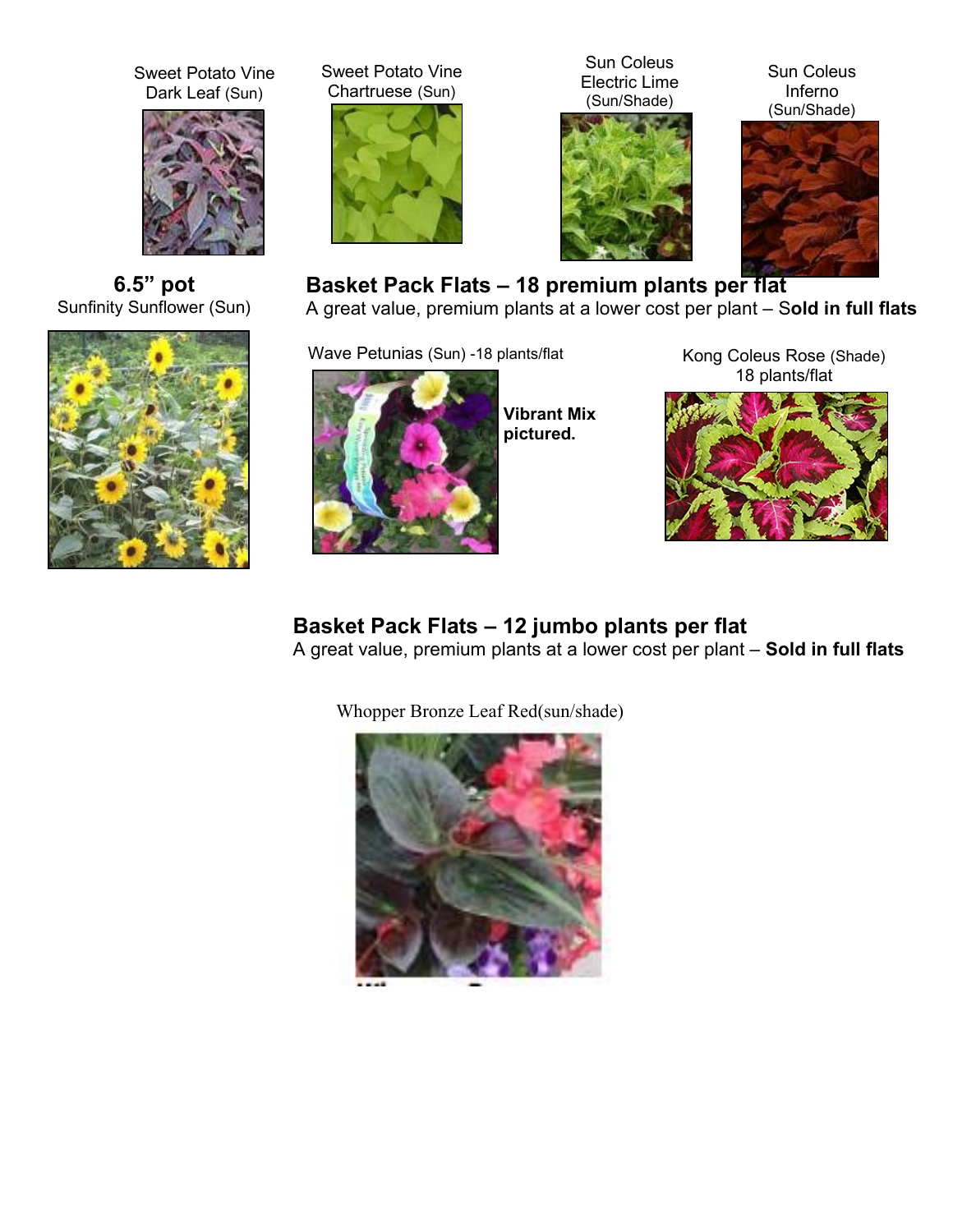# **Bedding Plant Flats - 36 plants per flat**



Begonia – Fibrous (Sun/Shade)



Impatiens, Imara series (Shade) *New varieties with improved disease resistance!*  Impatiens Imara Mix





10" Sweet n Neat Patio Pot Tomato



4.75" Better Boy Tomato



4.75" Cherry Tomato (Supersweet 100)



4.75" Green Bell Pepper



4.75" Jalapeno Pepper



12" Herb Garden 10" Strawberry Basket



4.75" Cilantro





4.75" Sweet Basil